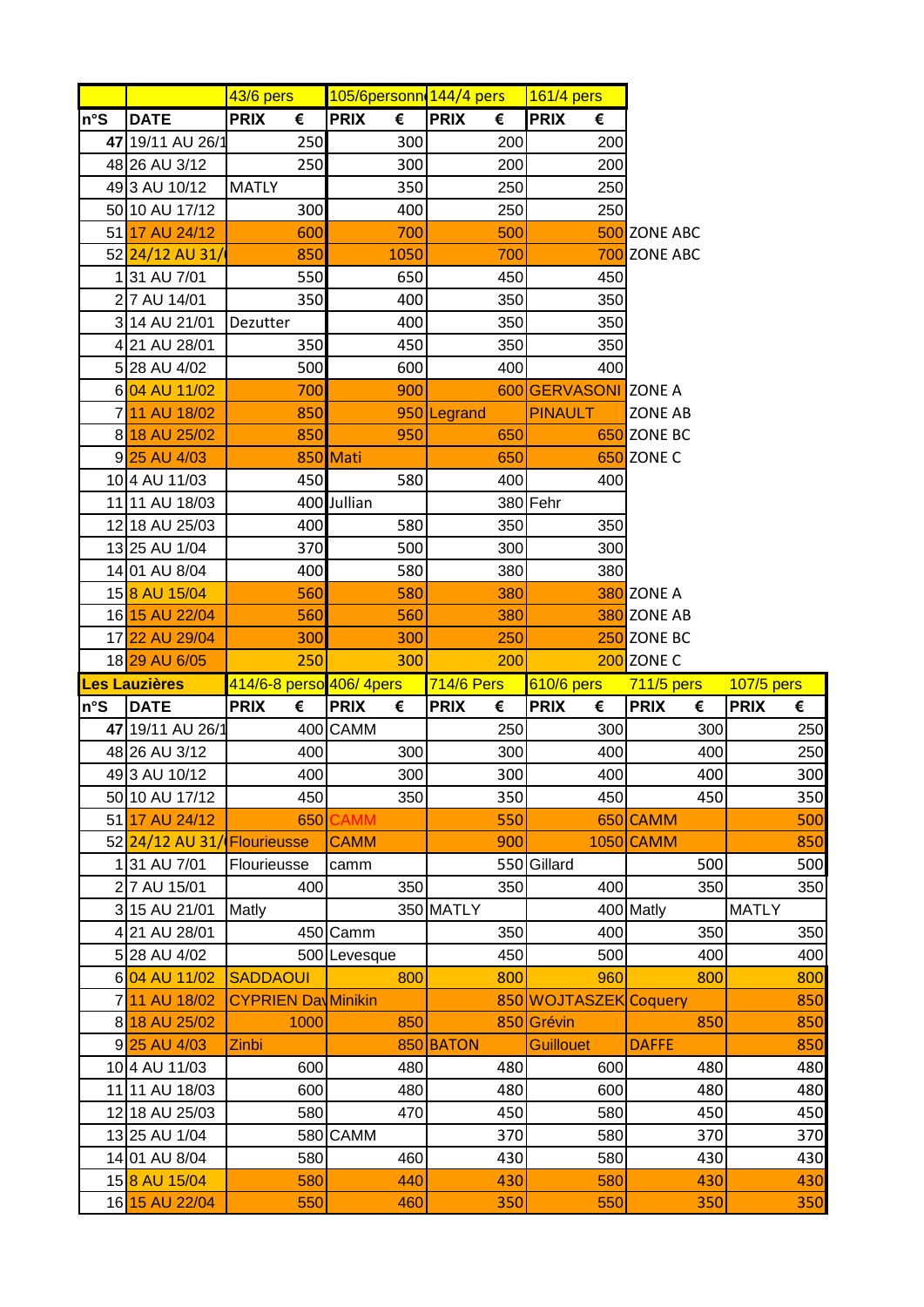| $\overline{\phantom{a}}$ | 29/04<br>$\sim$<br><b>AL</b><br>$\overline{\phantom{a}}$ | 450 | $\sim$ 70<br>07<br>. . | 300 | $1 - \alpha$<br>45 | 300 | 300 |
|--------------------------|----------------------------------------------------------|-----|------------------------|-----|--------------------|-----|-----|
|                          | 6/05<br>18 <mark>29</mark><br><b>AU</b>                  |     | 300 CAMM               | 200 | 300                | 200 | 200 |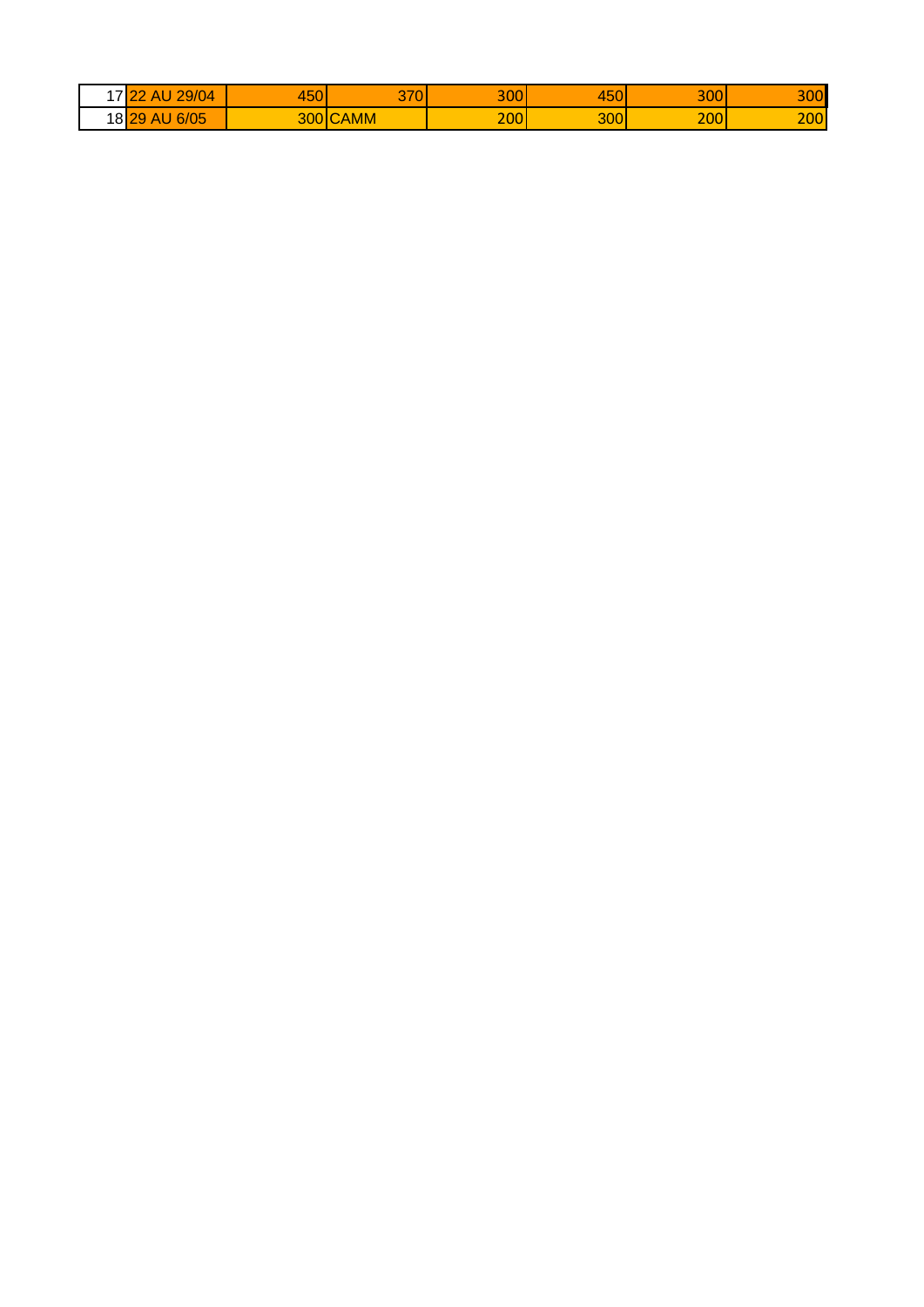ZONE ABC ZONE ABC

ZONE A ZONE AB